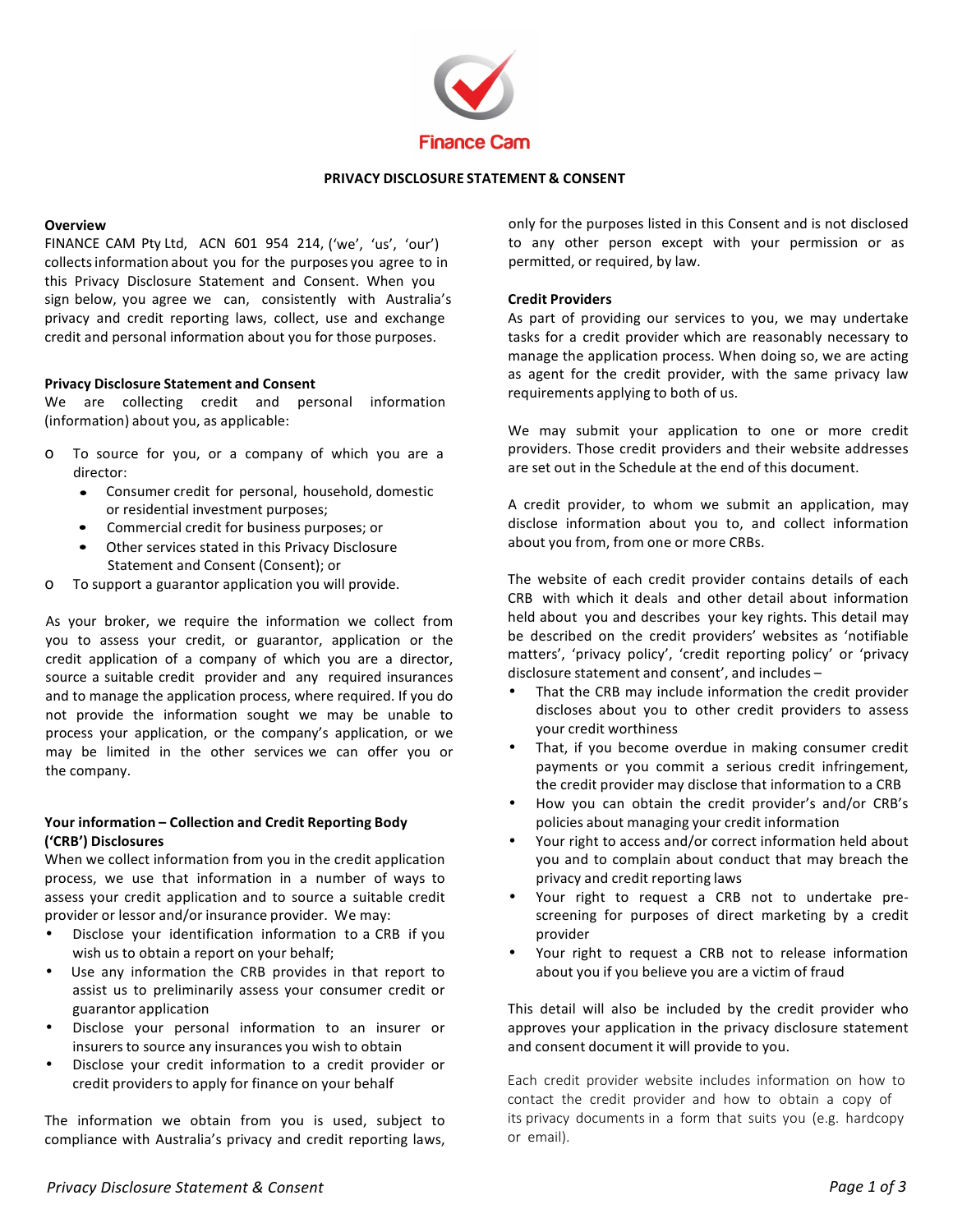# **Your rights**

You have the right to ask:

- Us to provide you with all the information we hold about you
- Us to correct the information we hold if it is incorrect
- Us for copies of our privacy policy and this document, in a form that suits you (e.g. hardcopy or email)
- The CRB not to use your information for direct marketing assessment purposes, including prea screening
- The CRB to provide you with a copy of the information it holds about you

You can gain access to the information we hold about you by contacting our office at 20a Heversham Drv Seaford VIC 3198, by telephone on 0410-686-323 or by email at cameron@financecam.com.au. In some cases an administration fee may be charged to cover the cost of providing the information

Our Privacy Policy is available on our website at www.financecam.com.au, or we will provide you with a copy if you ask us.

You can contact the CRB by telephone on 1300 762 207 (Opening hours: Mon-Fri, 8:30am-6pm EST), or email at assist.au@veda.com.au

### **Disclosure and Consent**

By signing below, you agree we may:

- Use your personal and credit information:
	- o To assess your consumer or commercial credit and/or guarantee application and/or to assess a credit application by a company of which you are a director
	- o To source any finances you required
	- o To source any insurances you require
	- As the law authorises or requires;
- Disclose to, and obtain from, any prospective credit provider or insurer, information about you that is reasonably necessary to obtain the finance and insurances you require;
- Obtain from, and disclose to, any third party, information about you, the applicant(s) or guarantor(s) that is reasonably necessary to assist you obtain the finance and insurances required;
- Provide your information, including your credit report(s), to one or more of the credit providers specified in the Schedule of Credit Providers below so they can assess your application, or the application of a company of which you are adirector, or your suitability as a guarantor
- Provide credit information about you to a guarantor, or prospective guarantor;
- Provide you, or the company of which you are a director, with offers or information of other goods or services we, or any of our associated entities, may be able to provide to you or the company, unless you tell us not to;
- Disclose your personal and credit information to the extent permitted by law to other organisations that provide us with services, such as contractors, agents, printers, mail houses, lawyers, document custodians, securitisers and computer systems consultants or providers, so they can perform those services for us. ; and
- Disclose your personal information to any other organisation that may wish to acquire, or has acquired, an interest in our business or any rights under your contract with us, or the contract with us of a company of which you are a director.

You also agree and consent to, as appropriate:

- A CRB disclosing consumer credit information to one or more credit providers specified in the Schedule of Credit Providers below for the purpose of assessing your application for consumer or commercial credit or your guarantor application, and/or assessing a credit application by a company of which you are a director
- When you are a prospective guarantor, a credit provider using that information to assess your suitability as a guarantor
- A credit provider disclosing your credit information (including information obtained by it from a CRB) to a guarantor, or a prospective guarantor
- A credit provider disclosing to another credit provider, for a particular purpose, information it holds about you

Where the applicant, or guarantor, is a company of which you are a director, you consent to the use of your information, in addition to the company's information, in each of the ways listed above.

#### **Authorisation**

By signing below, you also authorise us to make a request on your behalf to obtain credit reporting information about your consumer and commercial credit worthiness from a CRB. That information will assist us in providing our services to you. This authorisation ceases when we undertake a task on behalf of a credit provider.